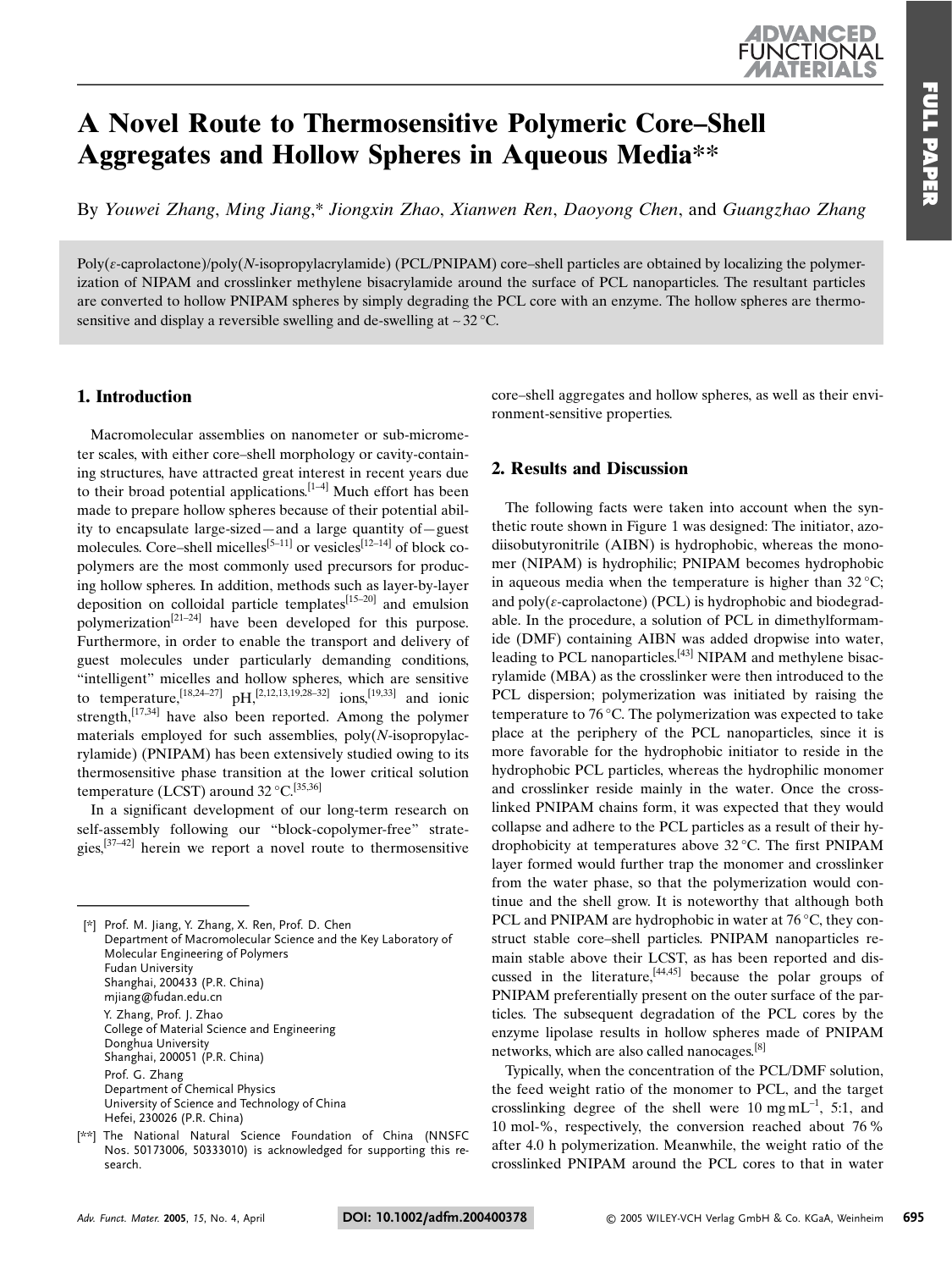



Figure 1. Schematic illustration of the preparation route to thermosensitive hollow spheres of crosslinked PNIPAM.

was found to be 3.5:1, which indicates that the polymerization did occur mainly around the PCL particles. A subsidiary experiment has indicated that the hydrophilic initiator potassium persulfate leads to a PNIPAM bulk gel instead of core-shell spheres under the same polymerization conditions.

Dynamic light scattering (DLS) was used to measure the average hydrodynamic diameter  $(\langle D_h \rangle)$  of a series of PCL/PNI-PAM core-shell spheres as a function of temperature (Fig. 2). The samples are denoted as  $Na-b$ , where  $a$  represents the initial concentration of PCL in DMF (mg mL<sup>-1</sup>) and b the weight ratio of the monomer plus crosslinker to PCL. Figure 2 clearly shows that the size of the spheres depends on the initial concentration of PCL when the monomer/PCL weight ratio is fixed. Over the whole temperature range, a higher initial PCL concentration gives rise to larger particles (compare curves 2, 3, and 4). Figure 2 also indicates that the thickness, and, accordingly, the overall size, of the particles increases with increasing relative monomer amount (compare curves 1, 2, and 5) when the initial PCL concentration or the core size is not changed. More importantly, the size of the core-shell particles shows a distinct dependence on temperature. The diameters and volumes of the particles increase approximately 1.6- and 4.1-fold, respectively, as the temperature decreases from 40 to  $25^{\circ}$ C. It can also be seen that the thinnest shell almost does not display such a temperature dependence (curve 1) because the PNIPAM shell is too thin to make any detectable size change.

The PCL/PNIPAM core-shell spheres can be converted to hollow spheres by removing the PCL cores by biodegradation. Lipolase, which selectively degrades aliphatic polyesters and  $fat^{[46,47]}$  without affecting the amide links of the crosslinked PNIPAM, was chosen to hydrolyze the PCL core. DLS was used to trace the process of core degradation. Figure 3 shows the reaction-time dependence of the light scattering  $(I<sub>s</sub>)$ , which is proportional to the particle mass. and the average hydrodynamic diameter, for N10-5. The whole cavitation process can be divided into three stages. In the first stage, that is, from the beginning to about 180 min,  $I_s$  decreases rapidly while  $\langle D_{\rm h} \rangle$  increases slowly, implying that the swelling of the sphere shell is limited. In the second stage (180–400 min),  $I_s$ continues to decrease rapidly, accompanied by a fast increase in size, suggesting that the further removal of the core gradually enables the shell to swell freely. Finally, the sphere size and the scattering intensity become constant at



Figure 2. Average hydrodynamic diameters of various thermosensitive spheres obtained under different reaction conditions, as a function of temperature. For all the samples, the target degree of crosslinking (molar ratio of MBA/NIPAM) was 10%. The measurements were performed at 90°.

about 1800 min, indicating that the core is completely degraded. After biodegradation, the sphere size has increased from 335 to about 374 nm. The resultant hollow spheres are denoted as H10-5.



Figure 3.  $\langle D_h \rangle$  and scattering intensity  $I_s$  of spheres N10-5 as a function of degradation time (40 µL lipolase solution was added to 2 mL N10-5 solution of 0.1 mg mL<sup>-1</sup>). The measurements were performed at 90°.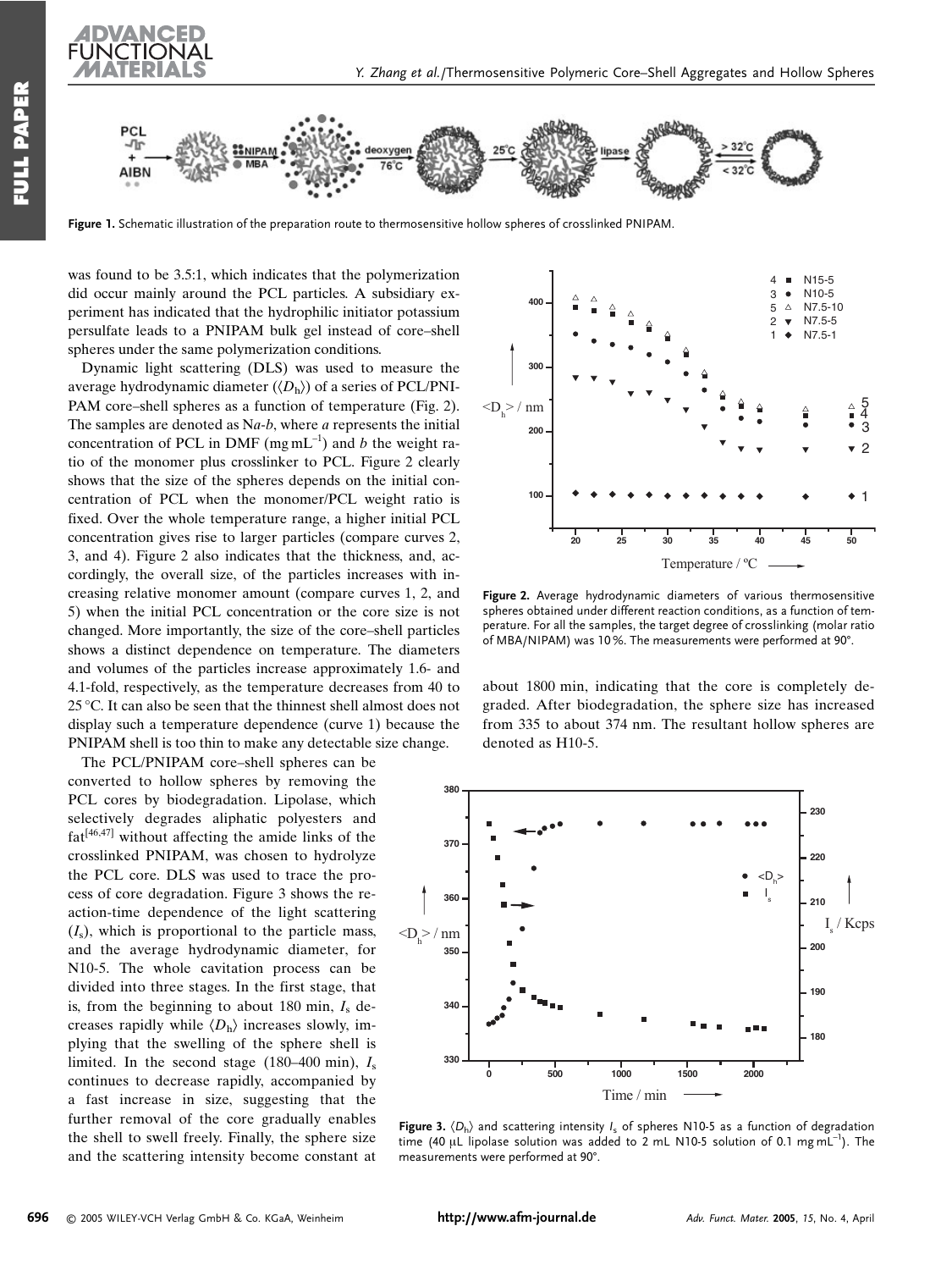A combination of DLS and static light scattering (SLS) measurements giving the ratio of the average gyration radius to the average hydrodynamic radius,  $\langle R_{\rm g} \rangle / \langle R_{\rm h} \rangle$ , which is sensitive to particle morphology, was conducted in order to explore the structural difference of the assemblies caused by degradation. As shown in Table 1, N10-5 has a  $\langle R_{\rm g} \rangle / \langle R_{\rm h} \rangle$  of 0.75 at 20 °C, which is very close to the 0.77 of uniform spheres,  $[48,49]$  reflecting a small difference in the chain density between the PCL core and highly crosslinked shell of PNIPAM. After the core is de-

Table 1. Light-scattering characterization data of the core-shell spheres N10-5 and the corresponding hollow spheres H10-5 [a].

| Sample no.  | Temp. $[^{\circ}C]$ | $\langle R_{\rm h} \rangle$ [nm] | $\langle R_{\rm g} \rangle$ [nm] [d] | $\langle R_{\rm g} \rangle / \langle R_{\rm h} \rangle$ | PDI [e] |
|-------------|---------------------|----------------------------------|--------------------------------------|---------------------------------------------------------|---------|
| $N10-5$ [b] | 20                  | 201.1                            | 151.4                                | 0.753                                                   | 0.04    |
| N10-5 [b]   | 45                  | 119.7                            | 87.0                                 | 0.727                                                   | 0.05    |
| $H10-5$ [c] | 20                  | 217.0                            | 186.8                                | 0.861                                                   | 0.01    |
| $H10-5$ [c] | 45                  | 111.5                            | 83.1                                 | 0.745                                                   | 0.02    |

[a] An ALV/SP-125 LLS spectrometer was used, and the DLS measurements were performed at 15°. [b] The concentration of the N10-5 solution was  $6.4 \times 10^{-3}$  mg mL<sup>-1</sup>. [c] The concentration of the H10-5 solution was  $2.5 \times 10^{-3}$  mg mL<sup>-1</sup>. [d] SLS studies were performed at a low scattering-angle range, from 15 to 30° at 20 °C, and from 15 to 40° at 45 °C, the Guinier model was used for the SLS. [e] PDI: polydispersity index.

graded, a higher  $\langle R_{\rm g} \rangle / \langle R_{\rm h} \rangle$  value of 0.86 was obtained for H10-5 at  $20^{\circ}$ C, which is in accordance with the calculated value for thick-layer hollow spheres.<sup>[50]</sup> In addition, at 45 °C, the  $\langle R_{\rm e} \rangle / \langle R_{\rm h} \rangle$ of H10-5 decreases to 0.75, which is close to the value of a uniform sphere. This indicates that above the LCST, the small cavity of H10-5 disappears or becomes much smaller due to the collapse of the PNIPAM network. However, the corresponding decrease in  $\langle R_{\rm g} \rangle / \langle R_{\rm h} \rangle$  of the N10-5 spheres is much less pronounced, that is, from  $0.75$  to  $0.73$ , which reflects a slight change in its morphology, since the PCL core is inert to a change in temperature.

The data in Table 1 also show that both the core-shell spheres and the hollow spheres have narrow size distributions.



Figure 4. SEM images of a) N10-5 spheres and b) H10-5 hollow spheres.

Scanning electron microscopy (SEM) observations (Fig. 4) confirmed this conclusion. The typical hollow structure was not observed in the SEM image of the hollow spheres H10-5, due to their fairly thick shells. As reported before, we also did not see the hollow structure of crosslinked poly(vinyl alcohol), PVA, hollow spheres by SEM.<sup>[40]</sup>

The Fourier-transform infrared (FTIR) spectroscopy results (Fig. 5) provide additional evidence for the core removal: after the reaction of N10-5 with lipolase, the characteristic peak of



Figure 5. FTIR spectra of a) N10-5 spheres and b) H10-5 hollow spheres.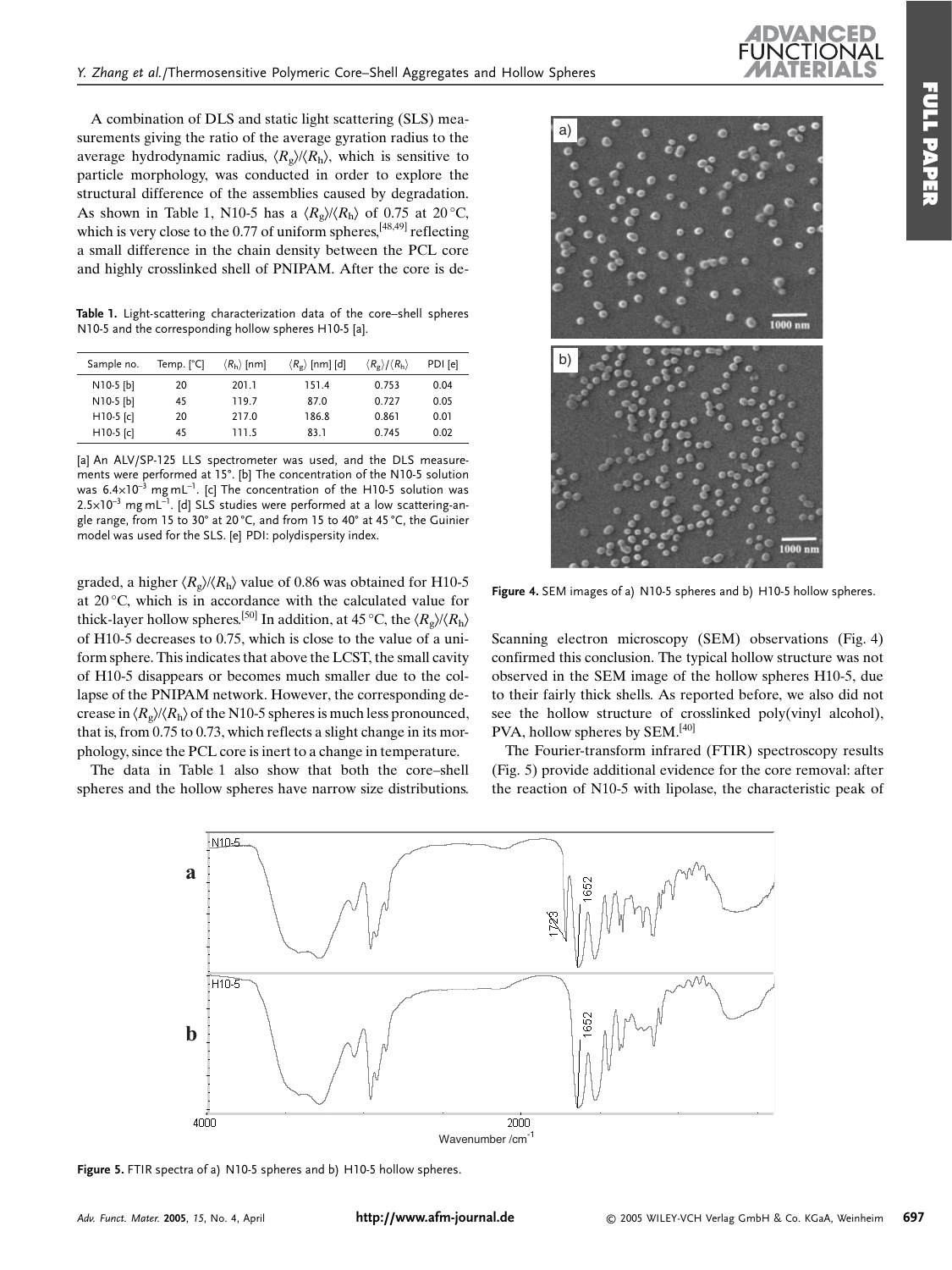Y. Zhang et al./Thermosensitive Polymeric Core-Shell Aggregates and Hollow Spheres

the ester group of PCL around  $1724 \text{ cm}^{-1}$  completely disappeared, while the peaks associated with the crosslinked PNIPAM remained.

UNCTIONAL

Our major concern in this study is the thermally sensitive behavior of the hollow spheres. As shown in Figure 6, as the temperature increases from  $20^{\circ}$ C to  $45^{\circ}$ C, the diameter of the H10-5 hollow spheres decreases from 432 to 223 nm, corresponding to the "open" and "closed" states of the crosslinked PNIPAM shell, respectively. An abrupt change occurs between 27 and 35 $\degree$ C, covering the range for the most pharmaceutical applications. Compared to its parent N10-5 core-shell spheres, the hollow spheres display an apparently larger dimensional change, that is, the PNIPAM nanocage can shrink and swell over a wider range of volume. Most important is the reversibility of the size dependence of the nanocage. The average hydrodynamic diameter of the nanocage in the heating process completely coincides with that in the cooling process. In other words, after a cycle of temperature increase and decrease, the sphere size returns to its starting value. No doubt, this perfect reversibility is a valuable property if the material is to be used repeatedly.



Figure 6. Average hydrodynamic diameters of the N10-5 core-shell spheres and H10-5 hollow spheres as a function of temperature. The measurements were performed at 15°.

The core–shell structure of the resultant assemblies was visualized using TEM. In Figure 7a, an image of N10-5 without staining, we can see clearly a dark circumference dividing two bright areas, that is, the core and the shell. We suppose that in the reaction solutions, NIPAM and MBA may diffuse into, and be absorbed in, the periphery of the PCL particles. The subsequent polymerization thus leads to a relatively high chain density in the core–shell interface. The apparent size shown in the microscope images is less than obtained from DLS measurements. This is obviously caused by constriction of the spheres due to drying in the process of sample preparation. Figure 7b displays the microimage of N10-5 after negative staining. This treatment strengthens the contrast between the shell and background, making the particle contour more distinct. In addition, the inner structure shown in Figure 7b is the same as that found without staining. The microstructure of H10-5 hollow spheres after negative staining is shown in Figure 7c. In contrast to Figure 7b, no internal structure is observed in Figure 7c. This is understandable as the degradation destroys the core as well as the interface, thus the dark circumference vanishes

Further experiments proved that this procedure is a general method for producing core-shell particles and hollow spheres, provided that the monomer is hydrophilic and the corresponding polymer is hydrophobic under the polymerization conditions. 2-Hydroxypropyl methyacrylate (HPMA) and vinyl acetate (VAc) were successfully used for this purpose. These results will be reported elsewhere.

#### 3. Conclusions

We have developed a new and convenient method for preparing thermally sensitive hollow spheres based on crosslinked PNIPAM. The polymerization of NIPAM and crosslinker MBA was initiated around the periphery of PCL particles, leading to core–shell aggregates. By degrading the PCL core with an enzyme, hollow spheres of PNIPAM were attained. The size and the shell thickness of the hollow spheres was easily adjusted. The PNIPAM nanocages exhibit reversible swelling and de-swelling



Figure 7. TEM images of a) N10-5 without staining, b) N10-5, negatively stained, and c) H10-5, negatively stained.